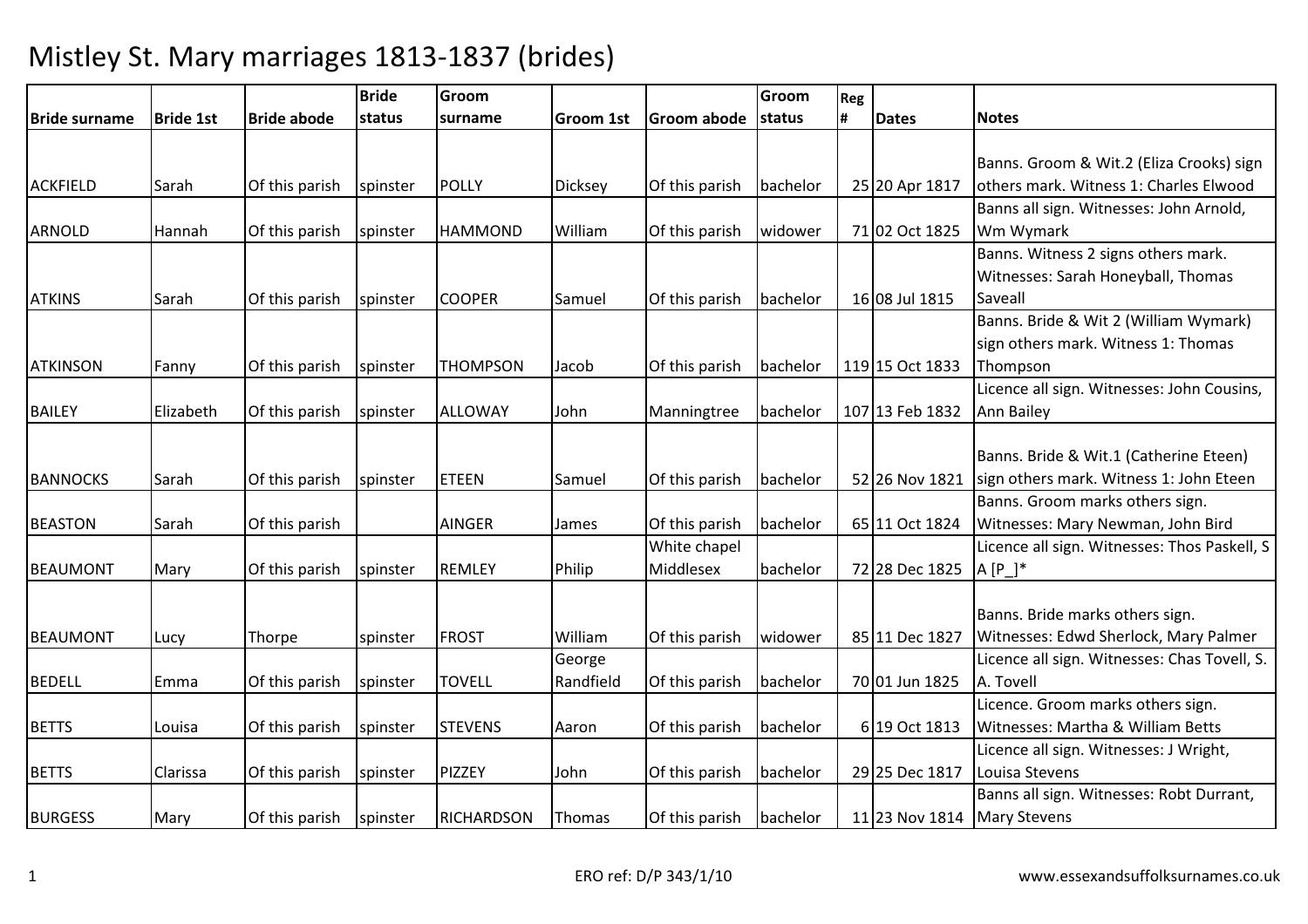|                   |                  |                    | <b>Bride</b> | Groom            |                  |                  | Groom    | Reg |                 |                                           |
|-------------------|------------------|--------------------|--------------|------------------|------------------|------------------|----------|-----|-----------------|-------------------------------------------|
| Bride surname     | <b>Bride 1st</b> | <b>Bride abode</b> | status       | surname          | <b>Groom 1st</b> | Groom abode      | status   | #   | <b>Dates</b>    | <b>Notes</b>                              |
|                   |                  |                    |              |                  |                  |                  |          |     |                 |                                           |
|                   |                  |                    |              |                  |                  |                  |          |     |                 | Banns. Witness 2 (Martha Candler) marks   |
| <b>CANDLER</b>    | Sarah Ellen      | Of this parish     | spinster     | <b>THOMPSON</b>  | Robert           | Of this parish   | bachelor |     | 131 03 Jul 1835 | others sign. Witness 1: Benj Candler      |
|                   |                  |                    |              |                  |                  |                  |          |     |                 |                                           |
|                   |                  |                    |              |                  |                  |                  |          |     |                 | Banns. Bride & Groom mark others sign.    |
| <b>CANNAM</b>     | Sarah            | Of this parish     | spinster     | <b>BREAM</b>     | William          | Of this parish   | widower  |     | 62 09 Mar 1824  | Witnesses: Ann & Edwd Holman              |
|                   |                  |                    |              |                  |                  |                  |          |     |                 | Licence all sign. Witnesses: Robt & Susan |
| <b>CARRINGTON</b> | Anne             | Manningtree        | spinster     | <b>THOMPSON</b>  | William          | Of this parish   | bachelor |     | 54 17 Jun 1822  | Carrington, Robt Hardyss?                 |
|                   |                  |                    |              |                  |                  |                  |          |     |                 | Banns. Bride marks others sign.           |
|                   |                  |                    |              |                  |                  |                  |          |     |                 | Witnesses: Charles Southgate, William     |
| <b>CARRINGTON</b> | Anne             | Of this parish     | spinster     | <b>SIGGERS</b>   | Isaac            | Of this parish   | bachelor |     | 133 06 Dec 1835 | Wymark                                    |
|                   |                  |                    |              |                  |                  |                  |          |     |                 | Banns. Witnesses 2 & 3 (William Carter,   |
|                   |                  |                    |              |                  |                  |                  |          |     |                 | William Wymark) signs others mark.        |
| <b>CARTER</b>     | Sally            | Of this parish     | spinster     | <b>COOK</b>      | William          | Lt Bromley       | bachelor |     | 37 26 Jan 1819  | Witness 1: Ann Cook                       |
|                   |                  |                    |              |                  |                  |                  |          |     |                 | Banns. Bride & Groom mark others sign.    |
|                   |                  |                    |              |                  |                  |                  |          |     |                 | Witnesses: Ann Hempson, William           |
| <b>CARTER</b>     | Mary             | Of this parish     | spinster     | <b>ROBERTSON</b> | Stephen          | <b>Bradfield</b> | bachelor |     | 58 16 Sep 1823  | Wymark                                    |
|                   |                  |                    |              |                  |                  |                  |          |     |                 | Banns all sign. Witnesses: Wm & Mary      |
| <b>CARTER</b>     | Esther           | Of this parish     | spinster     | <b>PALMER</b>    | William          | Of this parish   | bachelor |     | 137 16 Jun 1837 | Palmer                                    |
|                   |                  | Christ church      |              |                  |                  |                  |          |     |                 |                                           |
|                   |                  | Newgate            |              |                  |                  |                  |          |     |                 | Banns. Bride & Wit.1 (James Howard) sign  |
| <b>CLARK</b>      | Mary             | London             | spinster     | <b>WINNY</b>     | Stephen          | Of this parish   | bachelor |     | 121 13 Dec 1833 | others mark. Witness 2: Sarah Frost       |
|                   |                  |                    |              |                  |                  |                  |          |     |                 | Banns. Witness 1 (Robert Clark) signs     |
| <b>CLARKE</b>     | Ann              | Of this parish     | spinster     | <b>OSBORN</b>    | Benjamin         | Of this parish   | bachelor |     | 69 15 Apr 1825  | others mark. Witness 2: Lucy Wellum       |
|                   |                  |                    |              |                  |                  |                  |          |     |                 | Banns. Bride signs others mark.           |
|                   |                  |                    |              |                  |                  |                  |          |     |                 | Witnesses: Robert Thompson, Sarah         |
| <b>COCKRIL</b>    | Mary Ann         | Of this parish     | spinster     | <b>THOMPSON</b>  | Benjamin         | Of this parish   | bachelor |     | 84 20 Nov 1827  | Manning                                   |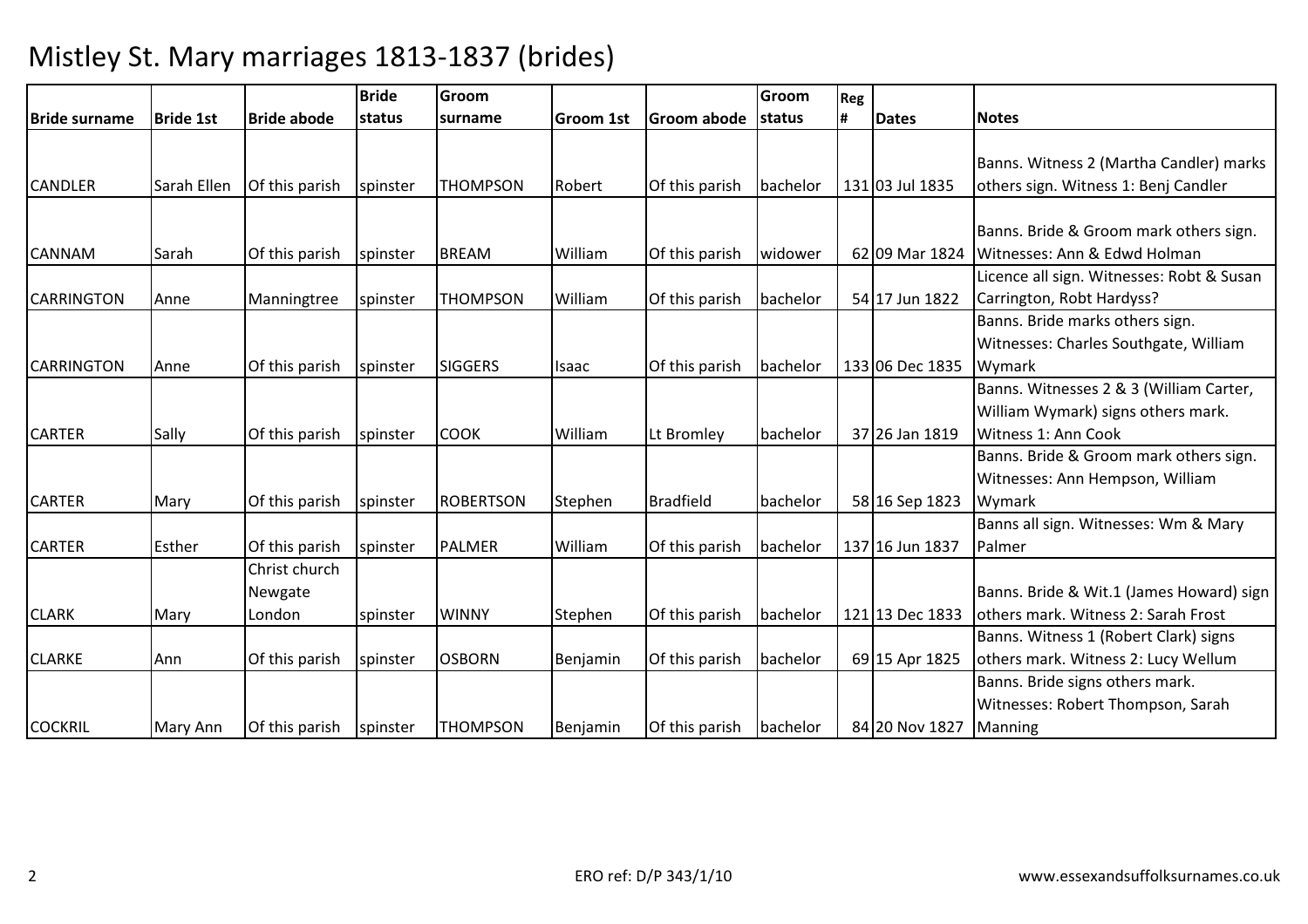|                      |                  |                    | <b>Bride</b>   | Groom           |                  |                             | Groom    | Reg |                 |                                                                                                                                           |
|----------------------|------------------|--------------------|----------------|-----------------|------------------|-----------------------------|----------|-----|-----------------|-------------------------------------------------------------------------------------------------------------------------------------------|
| <b>Bride surname</b> | <b>Bride 1st</b> | <b>Bride abode</b> | <b>Istatus</b> | surname         | <b>Groom 1st</b> | Groom abode                 | status   | Ħ.  | <b>Dates</b>    | <b>Notes</b>                                                                                                                              |
| <b>COE</b>           | Mary             | Of this parish     | spinster       | <b>CREESER</b>  | John             | Lawford                     | bachelor |     | 2 05 Mar 1813   | Banns. Groom signs "Creeser", his<br>surname is spelt "Cresser" in register. The<br>others mark. Witnesses: William Strutt,<br>Sarah Cook |
| <b>COOK</b>          | Mary             | Of this parish     | spinster       | <b>FROSTICK</b> | James            | Of this parish              | bachelor |     | 89 23 Dec 1828  | Banns all sign. Witnesses: Thomas Curtis?,<br><b>Elizabeth Cook</b>                                                                       |
| <b>COPPIN</b>        | Mary             | Of this parish     | spinster       | <b>THOMPSON</b> | James            | Of this parish              | widower  |     | 128 24 Mar 1835 | Licence. Witness 2 (Mary Eteen) marks<br>others sign. Witness 1: John Eteen                                                               |
| <b>CRACKNELL</b>     | Hannah           | Of this parish     | widow          | <b>BRITTON</b>  | John             | Of this parish              | widower  |     | 47 11 Apr 1820  | Licence. Groom marks others sign.<br>Witnesses: James & Maye[sr]                                                                          |
| <b>CRANE</b>         | Mary<br>Frances  | Of this parish     | spinster       | <b>HURRING</b>  | Benjamin         | Of this parish              | widower  |     | 31 13 May 1818  | Licence all sign. Witnesses: Wm Long, E<br>Hunibell                                                                                       |
| <b>CUTTING</b>       | Susan            | Of this parish     | spinster       | <b>EVERSON</b>  | John             | Of this parish<br>Radwinter | bachelor |     | 51 05 Oct 1821  | Banns. Bride & Wit2 (Anne Barham) mark<br>others sign. Witness 1: John Barham<br>Banns all sign. Witnesses: James Wade,                   |
| <b>CUTTING</b>       | Elizabeth        | Of this parish     | spinster       | <b>WADE</b>     | William          | Essex                       | bachelor |     | 81 22 Oct 1827  | Wm Wymark                                                                                                                                 |
| <b>DALDY</b>         | Elizabeth        | Of this parish     | spinster       | <b>BEALES</b>   | Robert           | Hadleigh<br>Suffolk         | bachelor |     | 30 21 Mar 1818  | Licence all sign. Witnesses: Joseph Daldy,<br>Sarah Wilkinson. Bride is a minor, with<br>consent of her mother (a widow)                  |
| <b>DAY</b>           | Eleanor          | Of this parish     | spinster       | <b>GOSLING</b>  | William          | Of this parish              | widower  |     | 40 29 Oct 1819  | Banns. Bride & Groom mark others sign.<br>Witnesses: William Gould, William<br>Wymark                                                     |
| <b>DOUBLE</b>        | Sarah            | Of this parish     | spinster       | <b>HUMPHRY</b>  | John             | Of this parish              | bachelor |     | 41 29 Nov 1819  | Banns. Bride & Wit.1 (William Jacobs)<br>mark others sign. Witness 2: William<br>Wymark                                                   |
| <b>DUNNINGHAM</b>    | Mary             | Of this parish     | spinster       | <b>JESSOP</b>   | John             | Harwich                     | bachelor |     | 61 26 * 1824    | Banns all sign. Witnesses: Joseph Jessop,<br><b>Mary Palmer</b>                                                                           |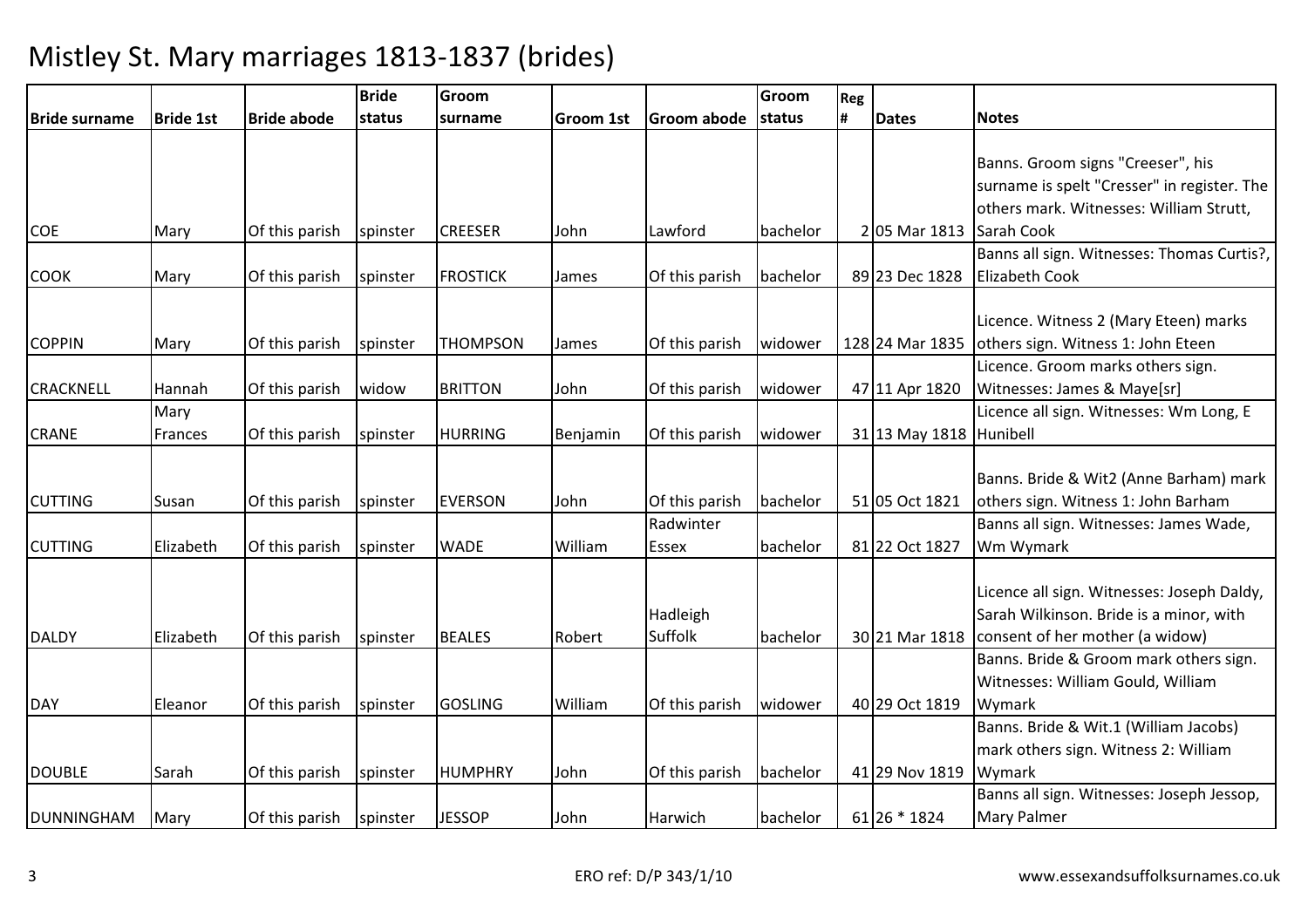|                      |                  |                    | <b>Bride</b> | Groom            |                  |                         | Groom    | Reg |                 |                                             |
|----------------------|------------------|--------------------|--------------|------------------|------------------|-------------------------|----------|-----|-----------------|---------------------------------------------|
| <b>Bride surname</b> | <b>Bride 1st</b> | <b>Bride abode</b> | status       | surname          | <b>Groom 1st</b> | <b>Groom abode</b>      | status   |     | <b>Dates</b>    | <b>Notes</b>                                |
|                      |                  |                    |              |                  |                  |                         |          |     |                 | Banns. Bride marks others sign.             |
|                      |                  |                    |              |                  |                  |                         |          |     |                 | Witnesses: John Eteen, Mary Ann             |
| <b>ETEEN</b>         | Catharine        | Of this parish     | spinster     | <b>COOK</b>      | John             | Of this parish          | bachelor |     | 94 24 Nov 1830  | Lambard, Ann Custon Barnes                  |
|                      |                  |                    |              |                  |                  |                         |          |     |                 |                                             |
|                      |                  |                    |              |                  |                  |                         |          |     |                 | Banns. Bride & Wit.2 (Elizabeth Long) sign  |
| <b>ETEEN</b>         | Sarah            | Of this parish     | widow        | <b>BALL</b>      | Thomas           | Of this parish          | bachelor |     | 106 22 Jan 1832 | others mark. Witness 1: Daniel Long         |
|                      |                  |                    |              |                  |                  |                         |          |     |                 | Banns. Bride marks others sign.             |
| <b>FAIRS</b>         | Elizabeth        | Of this parish     | spinster     | <b>GREEN</b>     | Robert           | Of this parish          | widower  |     | 35 30 Nov 1818  | Witnesses: John Malyn, John Gaymer          |
|                      |                  |                    |              |                  |                  |                         |          |     |                 | Banns. Groom & Wit.1 (Samuel Segers)        |
|                      |                  |                    |              |                  |                  |                         |          |     |                 | sign others mark. Witness 2: Hannah         |
| <b>FIDGET</b>        | Mary             | Of this parish     | spinster     | <b>CALVER</b>    | Shadrach         | Of this parish          | bachelor |     | 63 16 Apr 1824  | Fidget                                      |
|                      |                  |                    |              |                  |                  |                         |          |     |                 | Banns all mark. Witnesses: William          |
| <b>FIDGET</b>        | Hannah           | Of this parish     | spinster     | <b>HOXLEY</b>    | William          | Of this parish          | bachelor |     | 111 28 Sep 1832 | Mason, Susannah Gillet                      |
|                      |                  |                    |              |                  |                  |                         |          |     |                 |                                             |
|                      |                  |                    |              |                  |                  |                         |          |     |                 | Banns. Witness 1 (Richd Scott) signs        |
| <b>FISHER</b>        | Amy              | Of this parish     | spinster     | <b>TAYLOR</b>    | John             | Of this parish          | bachelor |     | 12 25 Nov 1814  | others mark. Witness 2: Hannah Taylor       |
|                      |                  |                    |              |                  |                  |                         |          |     |                 | Banns all mark. Witnesses: Samuel Flurry,   |
| <b>FLURRY</b>        | Mary             | Of this parish     | spinster     | <b>BIRD</b>      | John             | Of this parish          | bachelor |     | 125 15 Aug 1834 | Lucy Howlett                                |
|                      |                  |                    |              |                  |                  |                         |          |     |                 |                                             |
|                      |                  |                    |              |                  |                  |                         |          |     |                 | Banns. Bride & Groom mark others sign.      |
| <b>FRANCIS</b>       | Ann              | Of this parish     |              | <b>SPENDLEY</b>  | Francis          | Lawford                 | bachelor |     | 67 08 Nov 1824  | Witnesses: William Wymark, Henry Fenn       |
|                      |                  |                    |              |                  |                  |                         |          |     |                 | Licence all sign. Witnesses: Thomas         |
| <b>GARRETT</b>       | Emma             | Of this parish     | spinster     | <b>STRIBLING</b> | Isaac            | Of this parish          | widower  |     | 132 11 Oct 1835 | Scrivener, Sarah Garrett                    |
|                      |                  |                    |              |                  |                  | Bergholt                |          |     |                 | Banns. Bride marks others sign.             |
| <b>GAYMER</b>        | Rhoda            | Of this parish     | spinster     | <b>SAGE</b>      | William          | Suffolk                 | bachelor |     | 80 17 Oct 1827  | Witnesses: Joseph & Sarah Sage              |
|                      |                  |                    |              |                  |                  |                         |          |     |                 | Banns. Witness 1 (John Gillet) signs others |
| <b>GILLET</b>        | Susannah         | Of this parish     | spinster     | <b>MASON</b>     | Thomas           | Of this parish          | bachelor |     | 113 06 Dec 1832 | mark. Witness 2: Mary Gillet                |
|                      |                  |                    |              |                  |                  |                         |          |     |                 | Banns. Bride & Wit.1 mark others sign.      |
|                      |                  |                    |              |                  |                  |                         |          |     |                 | Witnesses: Benjamin Eteen, Charlotte        |
| <b>GIRLING</b>       | Ann              | Of this parish     | spinster     | <b>STRUTT</b>    | William          | Of this parish bachelor |          |     | 27 04 Sep 1817  | Petty                                       |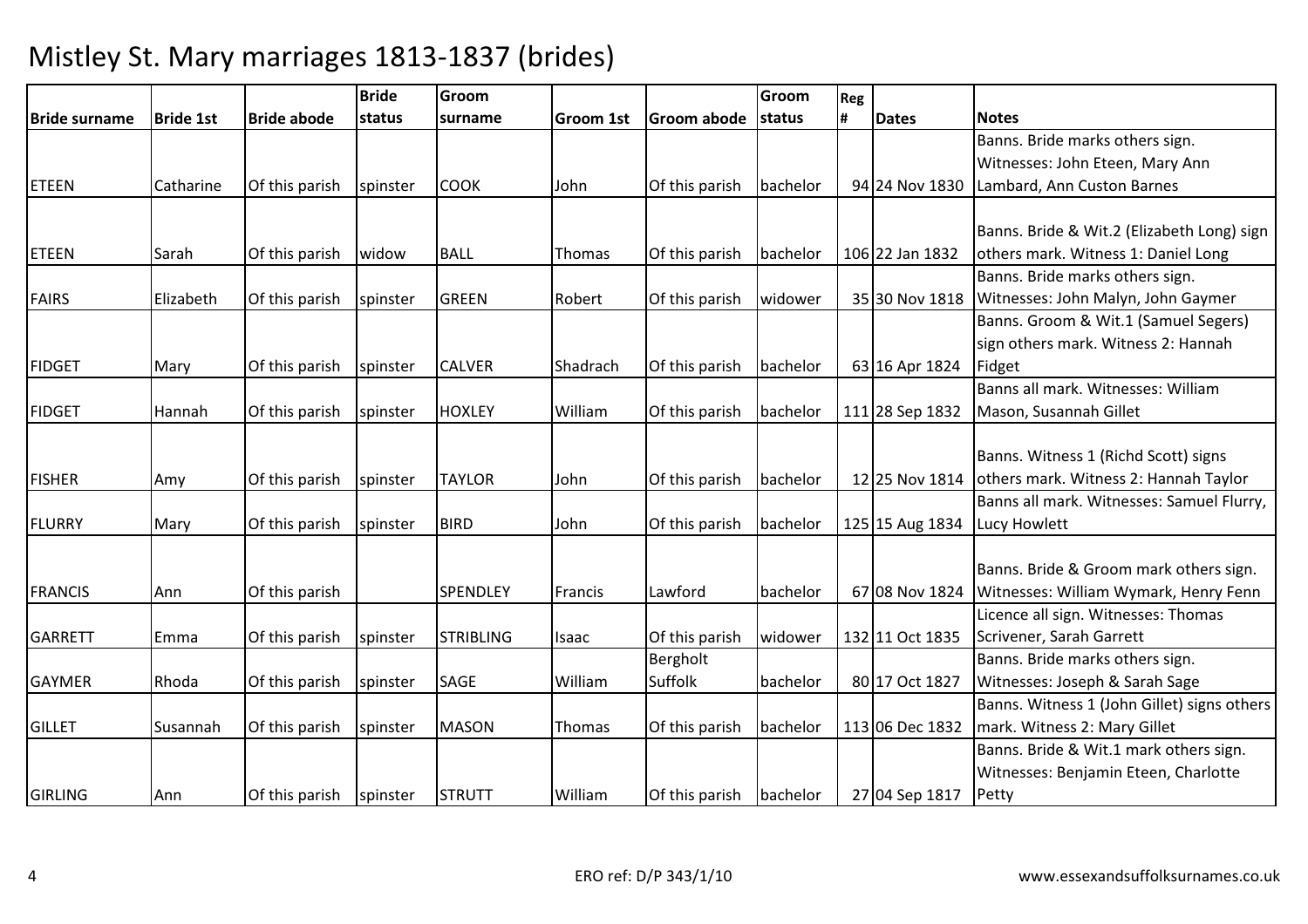|                 |                  |                    | <b>Bride</b> | Groom          |                  |                         | Groom    | Reg |                 |                                           |
|-----------------|------------------|--------------------|--------------|----------------|------------------|-------------------------|----------|-----|-----------------|-------------------------------------------|
| Bride surname   | <b>Bride 1st</b> | <b>Bride abode</b> | status       | surname        | <b>Groom 1st</b> | <b>Groom abode</b>      | status   | #   | <b>Dates</b>    | <b>Notes</b>                              |
|                 |                  |                    |              |                |                  |                         |          |     |                 | Banns. Witness 1 (Saml Paskell) signs     |
| GOULD           | Lydia            | Of this parish     | spinster     | <b>JAMES</b>   | Thomas           | Of this parish          | bachelor |     | 77 20 Apr 1827  | others mark. Witness 2: Lydia Scott       |
|                 |                  |                    |              |                | James            |                         |          |     |                 | Banns. Groom signs others mark.           |
| <b>GULL</b>     | Lydia            | East Bergholt      |              | <b>BIGSBY</b>  | Smith            | Of this parish          | bachelor |     | 129 04 May 1835 | Witnesses: Gregory & Lydia Beeson         |
|                 |                  |                    |              |                |                  |                         |          |     |                 |                                           |
|                 |                  |                    |              |                |                  |                         |          |     |                 | Banns. Witness 1 (Wm Hammond) signs       |
| <b>HAMMOND</b>  | Sarah            | Of this parish     | spinster     | <b>COOK</b>    | Timothy          | Of this parish          | widower  |     | 8 03 Nov 1813   | others mark. Witness 2: Sarah Hammond     |
|                 |                  |                    |              |                |                  |                         |          |     |                 | Banns. Witness 2 (William Wymark) signs   |
|                 |                  |                    |              |                |                  |                         |          |     |                 | others mark. Witness 1: William           |
| <b>HAMMOND</b>  | Mary             | Of this parish     | spinster     | <b>WRIGHT</b>  | John             | Of this parish          | bachelor |     | 57 31 Aug 1823  | Thompson                                  |
|                 |                  |                    |              |                |                  | Thorpe                  |          |     |                 | Banns. All mark. Witnesses: James Harvey, |
| <b>HAMMOND</b>  | Eliza            | Of this parish     | spinster     | <b>HARVEY</b>  | John             | le Soken                | bachelor |     | 93 04 Oct 1830  | Ann Hammond                               |
|                 |                  |                    |              |                |                  |                         |          |     |                 | Banns. Groom signs others mark.           |
|                 |                  |                    |              |                |                  |                         |          |     |                 | Witnesses: Charles & Mary Ann             |
| <b>HAMMOND</b>  | Hannah           | Of this parish     | spinster     | <b>DANIELS</b> | Thomas           | Of this parish          | bachelor |     | 102 12 Oct 1831 | Hammond                                   |
|                 |                  |                    |              |                |                  |                         |          |     |                 | Banns all sign. Witnesses: Charles Crisp, |
| <b>HAMMOND</b>  | Maria            | Of this parish     | widow        | <b>ADKINS</b>  | Henry            | Of this parish          | bachelor |     | 103 25 Dec 1831 | Jane Savell                               |
|                 |                  |                    |              |                |                  |                         |          |     |                 | Licence all signed. Groom vicar.          |
|                 |                  |                    |              |                | Robert           |                         |          |     |                 | Witnesses: Margaret Mary Harrison,        |
| <b>HARRISON</b> | Mary             | Of this parish     | spinster     | <b>MILLER</b>  | Marratt          | Dedham                  | bachelor |     | 38 21 Jun 1819  | <b>Hannah Harrison</b>                    |
|                 | Margaret         |                    |              |                |                  |                         |          |     |                 | Licence all sign. Witnesses: Charlotte    |
| <b>HARRISON</b> | Mary             | Of this parish     | widow        | <b>SILKE</b>   | William          | Manningtree             | bachelor |     | 66 20 Oct 1824  | Silke, Wm Wymark                          |
|                 |                  |                    |              |                |                  |                         |          |     |                 |                                           |
|                 |                  |                    |              |                |                  |                         |          |     |                 | Banns. Bride & groom mark others sign.    |
| <b>HOW</b>      | Esther           | Of this parish     |              | <b>BREAM</b>   | William          | Of this parish          | widower  |     | 73 30 Jul 1826  | Witnesses: Mary Howe, David How           |
|                 |                  |                    |              |                |                  |                         |          |     |                 |                                           |
|                 |                  |                    |              |                |                  |                         |          |     |                 | Banns. Bride & Wit.1 (Mary Stevens) sign  |
| <b>HOWARD</b>   | Hannah           | Of this parish     | spinster     | <b>STEVENS</b> | Robert           | Of this parish          | bachelor |     | 3 23 Mar 1813   | others mark. Witnesses 2: Samuel Howard   |
|                 |                  |                    |              |                |                  |                         |          |     |                 | Banns. Bride, Groom and witness 3 mark    |
|                 |                  |                    |              |                |                  |                         |          |     |                 | others sign. Witnesses: Mark George,      |
| <b>HOWARD</b>   | Sarah            | Of this parish     | spinster     | <b>BENNET</b>  | Samuel           | Of this parish bachelor |          |     | 28 19 Sep 1817  | John Gaymer, Mary Bennet                  |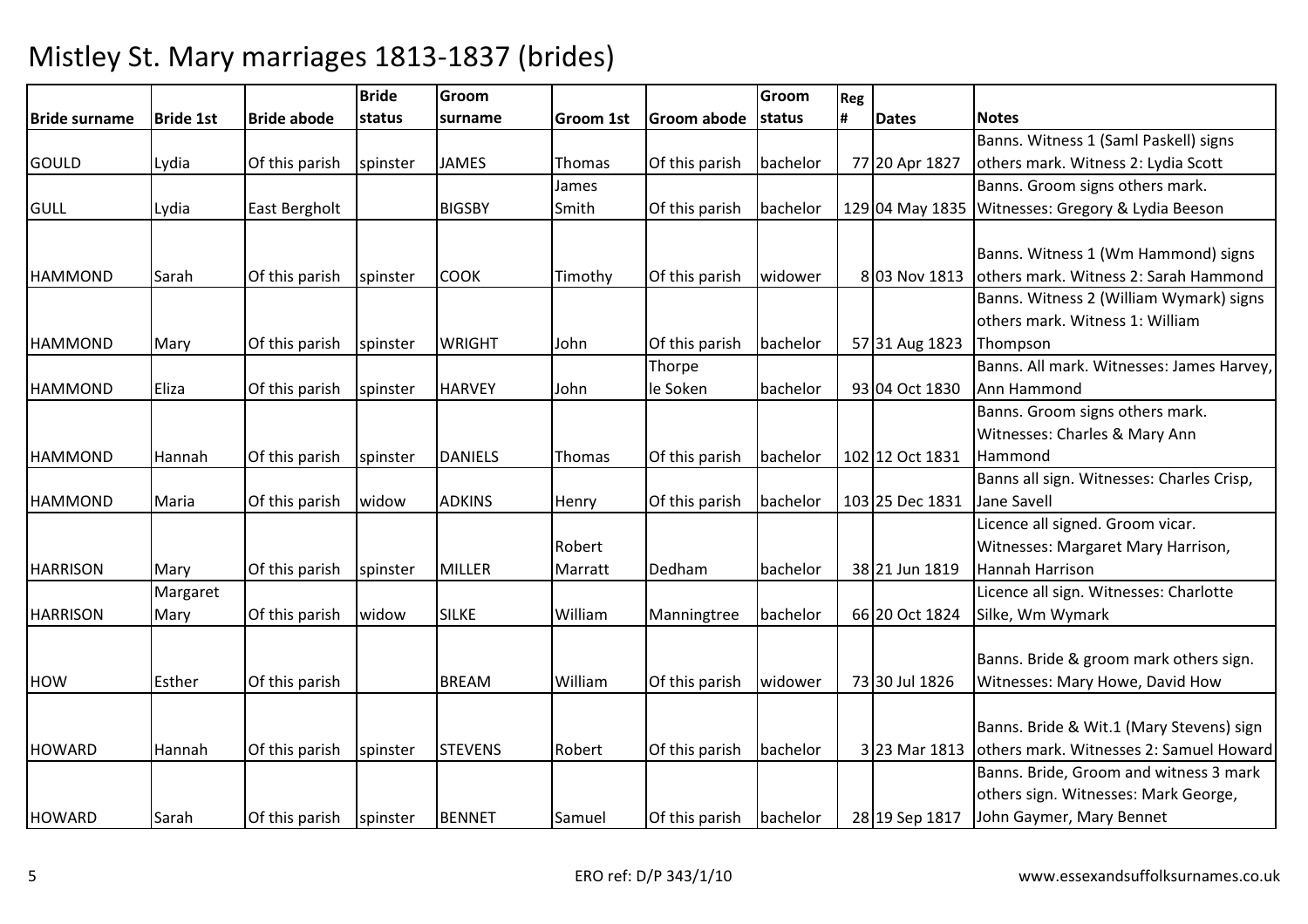|                 |                  |                    | <b>Bride</b> | Groom            |                  |                         | Groom    | Reg |                 |                                          |
|-----------------|------------------|--------------------|--------------|------------------|------------------|-------------------------|----------|-----|-----------------|------------------------------------------|
| Bride surname   | <b>Bride 1st</b> | <b>Bride abode</b> | status       | surname          | <b>Groom 1st</b> | Groom abode             | status   |     | <b>Dates</b>    | <b>Notes</b>                             |
|                 |                  |                    |              |                  |                  |                         |          |     |                 | Licence all sign. Witnesses: Richard     |
| <b>HOWARD</b>   | Mary             | Of this parish     | spinster     | <b>TOVELL</b>    | Charles          | Of this parish          | bachelor |     | 39 16 Oct 1819  | Ransfield, Sophia Taylor                 |
|                 |                  |                    |              |                  |                  |                         |          |     |                 | Banns. Groom marks others sign.          |
| <b>HOWARD</b>   | Mary             | Of this parish     | spinster     | <b>ALLEN</b>     | John             | Of this parish          | bachelor |     | 68 05 Feb 1825  | Witnesses: John Howard, Ann Martin       |
|                 |                  |                    |              |                  |                  |                         |          |     |                 |                                          |
|                 |                  |                    |              |                  |                  |                         |          |     |                 | Banns. Groom & Wit.1 (John Howard)sign   |
| <b>HOWARD</b>   | Elizabeth        | Of this parish     | spinster     | <b>SOUTHGATE</b> | Samuel           | Of this parish          | bachelor |     | 100 01 Aug 1831 | others mark. Witness 2: Susannah Howard  |
|                 |                  |                    |              |                  |                  |                         |          |     |                 |                                          |
|                 |                  |                    |              |                  |                  |                         |          |     |                 | Banns. Bride & Groom sign others mark.   |
| <b>HOWE</b>     | Mary             |                    | spinster     | <b>KING</b>      | Joseph           | Of this parish          | bachelor |     | 17 27 Sep 1815  | Witnesses: James Powell, Esther Howe     |
|                 |                  |                    |              |                  |                  |                         |          |     |                 |                                          |
|                 |                  |                    |              |                  | William          |                         |          |     |                 | Banns. Witness 2 (Mary Ann Kiddle) marks |
| <b>HOWE</b>     | Elizabeth        | Of this parish     | spinster     | <b>DEBNEY</b>    | Sidney           | Of this parish          | bachelor |     | 104 03 Jan 1832 | others sign. Witness 1: David Howe       |
|                 |                  |                    |              |                  |                  |                         |          |     |                 |                                          |
|                 |                  |                    |              |                  |                  |                         |          |     |                 | Banns. Witness 2 (Wm Wymark) signs       |
| <b>HOWLETT</b>  | Sarah            | Of this parish     | spinster     | <b>GARNET</b>    | William          | <b>Bradfield</b>        | bachelor |     | 60 15 Jan 1824  | others mark. Witness 1: Thomas Garnet    |
|                 |                  |                    |              |                  |                  |                         |          |     |                 |                                          |
|                 |                  |                    |              |                  |                  |                         |          |     |                 | Banns. Groom & Wit.1 (John Howlett) sign |
| <b>HOWLETT</b>  | Hannah           | Of this parish     | spinster     | <b>WILSON</b>    | James            | Of this parish          | bachelor |     | 99 01 Aug 1831  | others mark. Witness 2: Martha Hayward   |
|                 |                  |                    |              |                  |                  |                         |          |     |                 | Banns. Groom & Wit.1 (David Rowland)     |
|                 |                  |                    |              |                  |                  |                         |          |     |                 | sign others mark, witness 2: Mary        |
| <b>JOSCELYN</b> | Patty            | Of this parish     | spinster     | <b>ROWLAND</b>   | Nathaniel        | Of this parish          | bachelor |     | 98 23 Jul 1831  | Joscelyn                                 |
|                 |                  |                    |              |                  |                  |                         |          |     |                 | Banns all sign. Witnesses: Mary Ann      |
| <b>KEEN</b>     | Mary             | Of this parish     | spinster     | <b>SMITH</b>     | John             | Of this parish          | bachelor |     | 1 09 Feb 1813   | Milborn, Tho Smith                       |
|                 |                  |                    |              |                  |                  |                         |          |     |                 |                                          |
|                 |                  |                    |              |                  |                  |                         |          |     |                 | Banns. Witness 2 (George Philips) marks  |
| <b>KEMP</b>     | Elizabeth        | Of this parish     | single       | <b>RIVERS</b>    | William          | Of this parish          | bachelor |     | 134 15 Sep 1836 | others sign. Witness 1: Mary Ann Rivers  |
|                 |                  |                    |              |                  |                  |                         |          |     |                 | Banns all sign. Witnesses: Robert        |
| KERRIDGE        | Ann              | Of this parish     | spinster     | <b>MOOR</b>      | John             | Of this parish bachelor |          |     |                 | 97 15 Mar 1831 Kerridge, Sarah Moor      |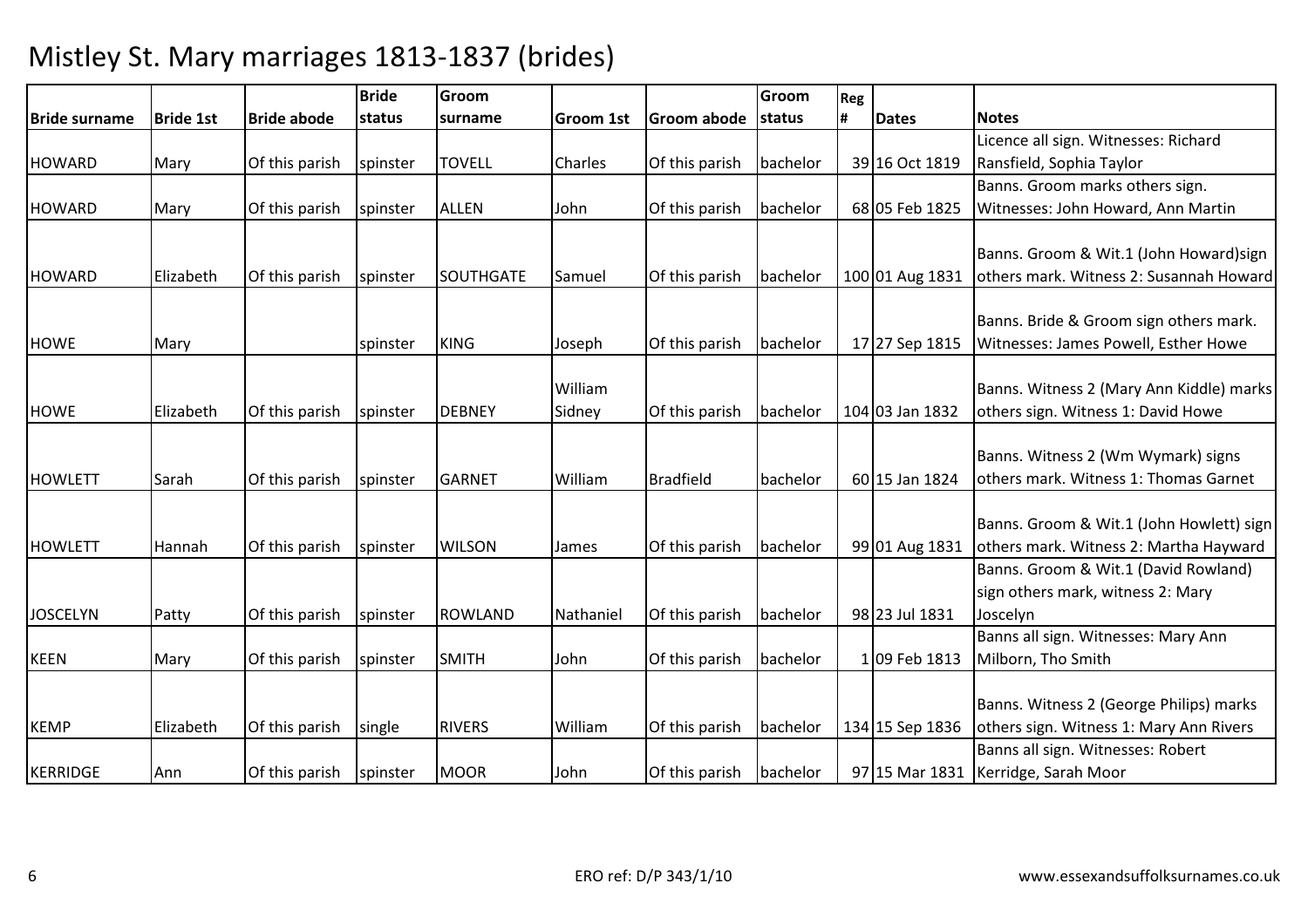|                   |                  |                    | <b>Bride</b> | Groom           |                  |                    | Groom    | Reg |                 |                                            |
|-------------------|------------------|--------------------|--------------|-----------------|------------------|--------------------|----------|-----|-----------------|--------------------------------------------|
| Bride surname     | <b>Bride 1st</b> | <b>Bride abode</b> | status       | surname         | <b>Groom 1st</b> | <b>Groom abode</b> | status   | #   | <b>Dates</b>    | <b>Notes</b>                               |
|                   |                  |                    |              |                 |                  |                    |          |     |                 |                                            |
|                   |                  |                    |              |                 |                  |                    |          |     |                 | Banns. Groom & Wit.1 (Maria Watts) sign    |
| <b>KIDDELL</b>    | <b>Mary Ann</b>  | Of this parish     | spinster     | <b>CLARK</b>    | William          | Of this parish     | bachelor |     | 116 08 Mar 1833 | others mark. Witness 2: James Kiddell      |
|                   |                  |                    |              |                 |                  |                    |          |     |                 | Banns. Bride marks others sign.            |
| <b>KING</b>       | Elizabeth        | Of this parish     | spinster     | <b>COUSINS</b>  | William          | Of this parish     | bachelor |     | 123 16 Mar 1834 | Witnesses: J Windell, Susanah Watts        |
|                   |                  |                    |              |                 |                  |                    |          |     |                 | Banns all sign. Witnesses: William         |
| <b>LAMB</b>       | Mary             | Of this parish     | spinster     | <b>ELLIOTT</b>  | George           | Of this parish     | bachelor |     | 136 05 Apr 1837 | Walters, Eliza Barten                      |
|                   |                  |                    |              |                 |                  |                    |          |     |                 | Licence all sign. Witnesses: Maria Letch,  |
| <b>LETCH</b>      | Sophia           | Manningtree        | spinster     | LONG            | Philip           | Of this parish     | bachelor |     | 4 23 Jun 1813   | <b>Benjn Hurring</b>                       |
|                   |                  |                    |              |                 |                  |                    |          |     |                 | Banns. Bride marks others sign.            |
| <b>LITTLEBURY</b> | Elizabeth        | Of this parish     | spinster     | SAGE            | William          | Manningtree        | bachelor |     | 21 16 Feb 1816  | Witnesses: James Earthy, Sarah Sage        |
|                   |                  |                    |              |                 |                  |                    |          |     |                 | Licence all sign. Witnesses: Maria Lindsay |
| LONG              | Hannah           | Of this parish     | spinster     | <b>CANT</b>     | James            | Manningtree        | widower  |     | 14 22 Feb 1815  | Long, Willm Long senior                    |
|                   |                  |                    |              |                 |                  |                    |          |     |                 |                                            |
|                   |                  |                    |              |                 |                  |                    |          |     |                 | Banns. Bride & groom sign others mark.     |
| LOVEDAY           | Mary Ann         | Of this parish     | spinster     | <b>BOWMAN</b>   | John             | Of this parish     | bachelor |     | 95 23 Dec 1830  | Witnesses: John Bolton, Sarah Winney       |
|                   |                  |                    |              |                 |                  |                    |          |     |                 | Banns all sign. Witnesses: Mary Elatt?,    |
| LOWE              | Hannah           | Of this parish     | spinster     | <b>HUMPHREY</b> | William          | Of this parish     | bachelor |     | 79 15 Aug 1827  | Wm Wymark                                  |
|                   |                  |                    |              |                 |                  |                    |          |     |                 |                                            |
|                   |                  |                    |              |                 |                  |                    |          |     |                 | Banns. Groom signs others mark.            |
| <b>MANLEY</b>     | Susan            | Of this parish     | widow        | <b>GAYMER</b>   | John             | Of this parish     | widower  |     | 13 14 Dec 1814  | Witnesses: Charlotte & Joseph Edwards      |
|                   |                  |                    |              |                 |                  |                    |          |     |                 | Licence with consent of parents (bridde is |
|                   |                  |                    |              |                 |                  |                    |          |     |                 | a minor). Bride & Groom mark others        |
|                   |                  |                    |              |                 |                  |                    |          |     |                 | sign. Witnesses: Ann & Henry Hempson,      |
| <b>MANNING</b>    | Mary             | Of this parish     | spinster     | CHAPMAN         | James            | East Bergholt      | bachelor |     | 34 18 Nov 1818  | <b>Henry Fenn</b>                          |
|                   |                  |                    |              |                 |                  |                    |          |     |                 | Banns, All mark, Witnesses: James          |
| <b>MANNING</b>    | Ann              | Of this parish     | spinster     | <b>RUMSEY</b>   | William          | Of this parish     | bachelor |     | 86 10 Feb 1828  | Chapman, Hannah Fidget                     |
|                   |                  |                    |              |                 |                  |                    |          |     |                 | Licence all sign. Witnesses: Hannah &      |
| <b>MARTIN</b>     | Ann              | Of this parish     | widow        | <b>DUNNETT</b>  | Thomas           | Of this parish     | bachelor |     | 101 25 Sep 1831 | John Howard                                |
|                   |                  |                    |              |                 |                  |                    |          |     |                 | Banns all mark. Witnesses: James Powell,   |
| <b>MARVEN</b>     | Ann              | Of this parish     | widow        | <b>MANNING</b>  | Henry            | Of this parish     | bachelor |     | 96 11 Feb 1831  | <b>Elizabeth Hunnible</b>                  |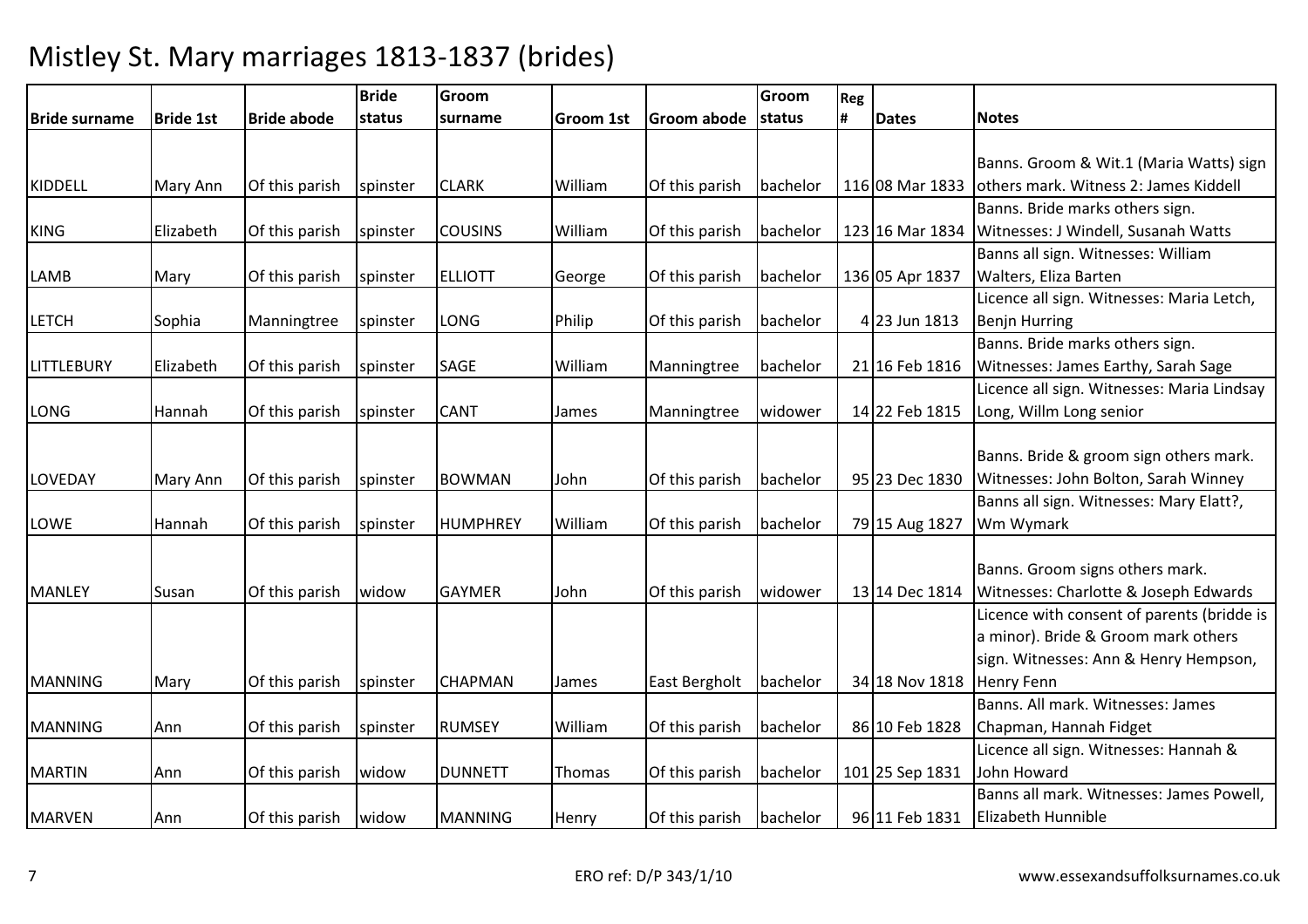|                      |                   |                    | <b>Bride</b>   | Groom              |                  |                  | Groom    | Reg |                 |                                              |
|----------------------|-------------------|--------------------|----------------|--------------------|------------------|------------------|----------|-----|-----------------|----------------------------------------------|
| <b>Bride surname</b> | <b>Bride 1st</b>  | <b>Bride abode</b> | <b>Istatus</b> | surname            | <b>Groom 1st</b> | Groom abode      | status   | l#  | <b>Dates</b>    | <b>Notes</b>                                 |
|                      |                   |                    |                |                    |                  |                  |          |     |                 |                                              |
|                      |                   |                    |                |                    |                  |                  |          |     |                 | Banns. Bride marks others sign.              |
|                      |                   |                    |                |                    |                  |                  |          |     |                 | Witnesses: William Sexton, Elisabeth Cole.   |
|                      |                   |                    |                |                    |                  |                  |          |     |                 | Groom signs "Malyn", his surname is spelt    |
| <b>MINTER</b>        | Elizabeth         | Of this parish     | spinster       | <b>MALYN</b>       | John             | Of this parish   | bachelor |     | 7 29 Oct 1813   | "Maylin" in register.                        |
|                      |                   |                    |                |                    |                  |                  |          |     |                 | Licence with consent of parent. All sign.    |
|                      |                   |                    |                |                    |                  |                  |          |     |                 | Witnesses: Benjamin Gardener, Mary           |
| <b>MOOR</b>          | Elizabeth         | Of this parish     | spinster       | <b>COOK</b>        | James            | Of this parish   | bachelor |     | 56 01 Aug 1823  | Moor. Bride is a minor.                      |
|                      |                   |                    |                |                    |                  |                  |          |     |                 |                                              |
|                      |                   |                    |                |                    |                  |                  |          |     |                 | Licence all sign. Witnesses: John Pissey, A. |
|                      |                   |                    |                |                    |                  |                  |          |     |                 | Bacon. Bride a minor, with permission of     |
| <b>NUNN</b>          | <b>Milly Fall</b> | Of this parish     | spinster       | <b>BETTS</b>       | William          | Manningtree      | bachelor |     | 48 21 Jun 1820  | her father Leonard Nunn                      |
|                      |                   |                    |                |                    |                  |                  |          |     |                 |                                              |
|                      |                   |                    |                |                    |                  |                  |          |     |                 | Licence with consent of parent all sign.     |
|                      |                   |                    |                |                    |                  |                  |          |     |                 | Witnesses: Thos Nunn jnr, Mary Ann           |
| <b>NUNN</b>          | <b>Mary Ann</b>   | Of this parish     |                | <b>AYLES</b>       | John             | Lt Bromley       |          |     | 64 04 Sep 1824  | Nunn, Thos Nunn senr, Sarah Eliza Nunn       |
|                      |                   |                    |                |                    |                  |                  |          |     |                 | Licence all sign. Witnesses: Thos Nunn       |
| <b>NUNN</b>          | Sarah Eliza       | Of this parish     | spinster       | <b>AGASSIZ</b>     | Lewis            | <b>Bradfield</b> | widower  |     | 76 19 Feb 1827  | junr, Mary Ann Nunn                          |
|                      |                   |                    |                |                    |                  |                  |          |     |                 |                                              |
|                      |                   |                    |                |                    |                  |                  |          |     |                 | Banns. Bride & Groom mark others sign.       |
| <b>OSBORN</b>        | Lucy              | Of this parish     | spinster       | <b>WELLUMS</b>     | Richard          | Of this parish   | bachelor |     | 53 11 Apr 1822  | Witnesses: Wm Wymark, George Norman          |
|                      |                   |                    |                |                    |                  |                  |          |     |                 | Banns all sign. Witnesses: John Southgate,   |
| PALMER               | Ann               | Of this parish     | spinster       | <b>NEVILL</b>      | George           | Lawford          | bachelor |     | 115 11 Feb 1833 | <b>Mary Palmer</b>                           |
|                      |                   |                    |                |                    |                  |                  |          |     |                 |                                              |
|                      |                   |                    |                |                    |                  |                  |          |     |                 | Banns. Bride & Groom sign others mark.       |
| <b>PETTY</b>         | Charlotte         | Of this parish     | widow          | <b>NIGHTINGALE</b> | John             | Of this parish   | bachelor |     | 43 30 Jan 1820  | Witnesses: Ann Strutt, William Wymark        |
|                      |                   |                    |                |                    |                  |                  |          |     |                 |                                              |
|                      |                   |                    |                |                    |                  |                  |          |     |                 | Licence all sign. Witnesses: Robt Nunn,      |
| PHILLEBROWN          | Elizabeth         | Of this parish     | widow          | <b>AGASSIZ</b>     | Lewis            | Of this parish   | bachelor |     | 26 02 Sep 1817  | Capt. J. H. Agassiz R. N., Eliza Agasis      |
|                      |                   |                    |                |                    |                  |                  |          |     |                 | Banns all mark. Witnesses: William           |
| <b>POLLY</b>         | Hannah            | Of this parish     | widow          | <b>CARTER</b>      | William          | Of this parish   | bachelor |     | 82 09 Nov 1827  | Mason, Mary Byford                           |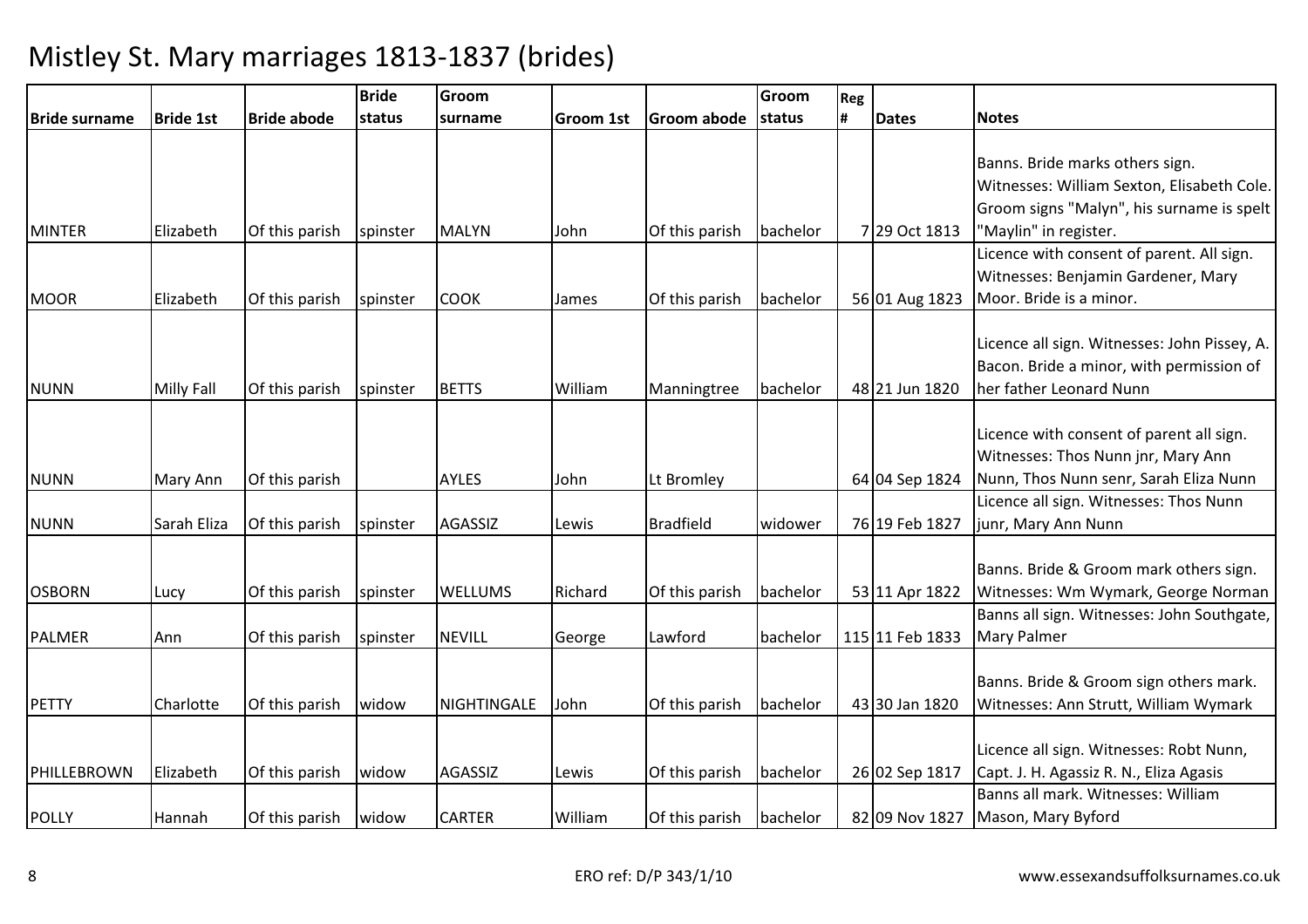|                  |                  |                    | <b>Bride</b> | Groom            |           |                | Groom    | Reg |                 |                                                                                           |
|------------------|------------------|--------------------|--------------|------------------|-----------|----------------|----------|-----|-----------------|-------------------------------------------------------------------------------------------|
| Bride surname    | <b>Bride 1st</b> | <b>Bride abode</b> | status       | surname          | Groom 1st | Groom abode    | status   | #   | <b>Dates</b>    | <b>Notes</b>                                                                              |
| <b>POTTER</b>    | Elizabeth        | Of this parish     | widow        | <b>STAPLETON</b> | Thomas    | Of this parish | widower  |     | 44 13 Feb 1820  | Banns. Witness 1 (William Wymark) signs<br>others mark. Witness 2: James Kettle           |
| <b>POTTER</b>    | Maria            | Of this parish     | spinster     | <b>PARISH</b>    | James     | Of this parish | bachelor |     | 49 06 Nov 1820  | Banns. Bride & Groom mark others sign.<br>Witnesses: John Sadler, William Wymark          |
| <b>POWEL</b>     | Lucy             | Of this parish     | spinster     | <b>EASTY</b>     | William   | Of this parish | widower  |     | 110 08 Jul 1832 | Banns all mark. Witnesses: William<br>Gooch, Martha Powel                                 |
| <b>POWEL</b>     | Martha           | Of this parish     | spinster     | <b>THOMPSON</b>  | Thomas    | Of this parish | bachelor |     | 120 10 Nov 1833 | Banns all mark. Witnesses: William<br>Hammond, Elizabeth Spendley                         |
| <b>POWELL</b>    | Susan            | Of this parish     | spinster     | <b>EASTER</b>    | Robert    | Of this parish | bachelor |     | 127 14 Nov 1834 | Banns. Witness 2 signs others mark.<br>Witnesses: William Kiddle, William<br>Wymark       |
| <b>PRYOR</b>     | Hannah           | Of this parish     | spinster     | <b>HARRIS</b>    | James     | Wix            | bachelor |     | 114 04 Jan 1833 | Banns. Banns all sign. Witnesses: John<br>Lilley, Fanny Prior, Robert Kerridge            |
| <b>PRYOR</b>     | Fanny            | Of this parish     | spinster     | <b>KERRIDGE</b>  | Robert    | Of this parish | bachelor |     | 126 26 Oct 1834 | Banns all sign. Witnesses: John & Ann<br>Moor                                             |
| <b>RANFIELD</b>  | Sarah            | Of this parish     | spinster     | <b>PALMER</b>    | Charles   | Of this parish | bachelor |     | 88 13 Dec 1828  | Banns all sign. Witnesses: Chas Tovell,<br>Jefrey Warner                                  |
| <b>RAWLINSON</b> | Elizabeth        | Of this parish     | widow        | <b>HURRING</b>   | Thomas    | Of this parish | bachelor |     | 32 26 May 1818  | Licence all sign. Witnesses: Wm<br>Parmenter, Ann Garland, Sarah Bishop<br>Hoborn?        |
| <b>RIVETT</b>    | Sarah            | Of this parish     | widow        | <b>LADBROOK</b>  | William   | Of this parish | bachelor |     | 92 05 Aug 1830  | Banns. Bride & groom mark others sign.<br>Witnesses: John Jaggard, Mary Ann<br>Ladbrook   |
| <b>ROSE</b>      | Anna Maia        | Of this parish     | spinster     | <b>PITTICK</b>   | John Nunn | Manningtree    | bachelor |     | 112 26 Nov 1832 | Banns. Bride signs others mark.<br>Witnesses: James Thompson, Elizabeth<br>Pittick        |
| <b>RUSSELL</b>   | Mary             | Of this parish     | spinster     | <b>HOWSE</b>     | Percival  | Of this parish | bachelor |     |                 | Banns all sign. Witnesses: Elizabeth<br>108 12 Mar 1832 Elkington, William Wymark (clerk) |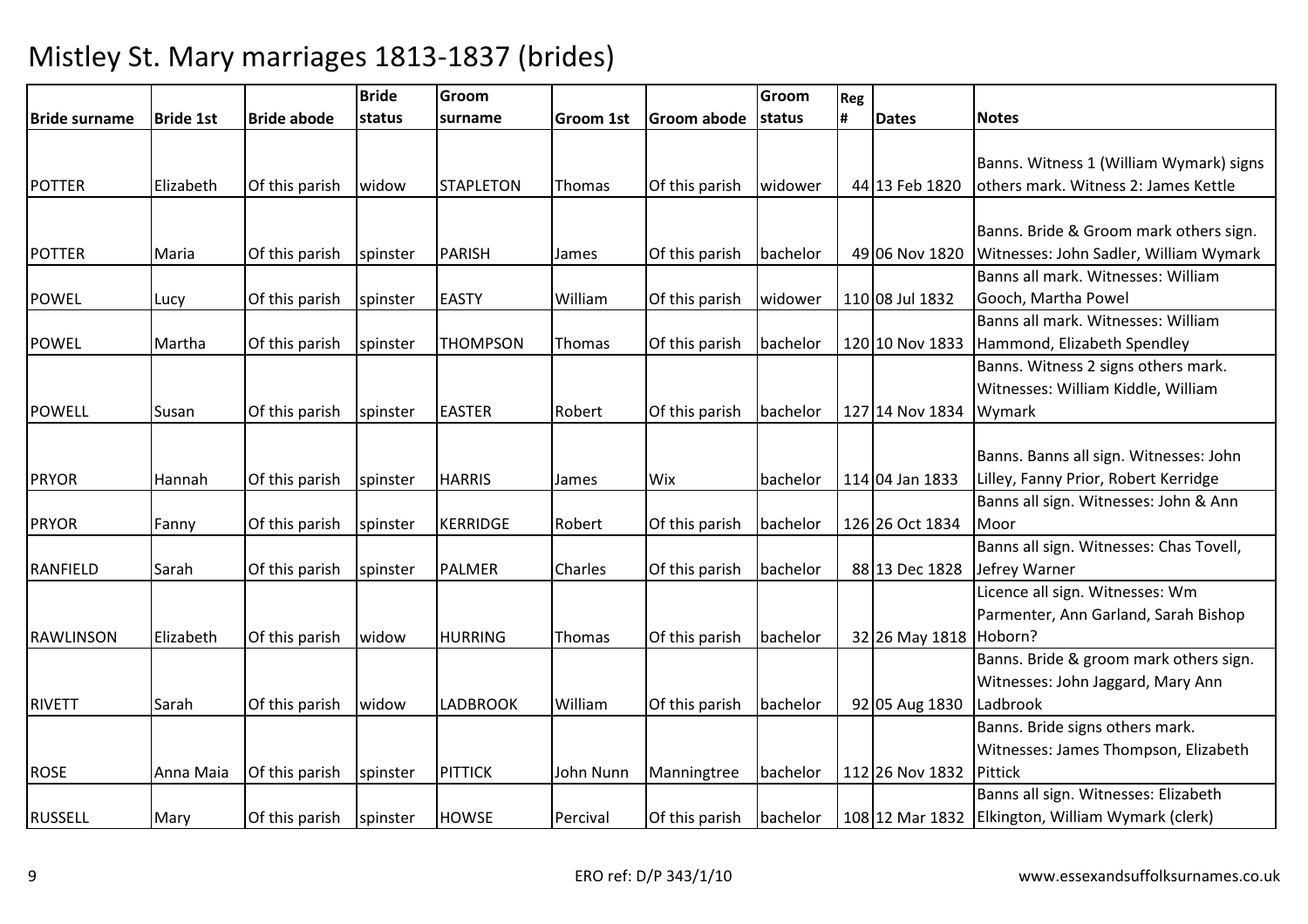|                  |                  |                    | <b>Bride</b> | Groom            |                  |                    | Groom    | Reg |                 |                                                                                                  |
|------------------|------------------|--------------------|--------------|------------------|------------------|--------------------|----------|-----|-----------------|--------------------------------------------------------------------------------------------------|
| lBride surname   | <b>Bride 1st</b> | <b>Bride abode</b> | status       | surname          | <b>Groom 1st</b> | <b>Groom abode</b> | status   | #   | <b>Dates</b>    | <b>Notes</b>                                                                                     |
|                  |                  |                    |              |                  |                  |                    |          |     |                 | Licence. Witness 2 (Lucy Salmon ) marks                                                          |
| <b>SALMON</b>    | Elizabeth        | Of this parish     | spinster     | <b>SEABORN</b>   | John             | Of this parish     | bachelor |     | 10 28 Jun 1814  | others sign. Witness 1: Wm Nevell                                                                |
| SAVELL           | Jane             | Of this parish     | spinster     | SAWYER           | George           | Of this parish     | bachelor |     | 122 06 Mar 1834 | Banns. Groom marks others sign.<br>Witnesses: Henry York, Eunice Stollery                        |
| <b>SCOTT</b>     | Ann              | Of this parish     | spinster     | SAVILL           | Thomas           | Of this parish     | widower  |     | 24 12 Jan 1817  | Banns. Groom & Wit.1 (Samuel Paskell)<br>sign others mark. Witness 2: Betsy Scott                |
| <b>SEABORN</b>   | Nancy            | Of this parish     | spinster     | <b>CAPON</b>     | Robert           | Manningtree        | bachelor |     | 22 07 Jun 1816  | Banns all sign. Witnesses: Henry Capon,<br><b>Susan Glading</b>                                  |
| <b>SELF</b>      | Ann              | Of this parish     | spinster     | <b>BLOMFIELD</b> | Stephen          | Of this parish     | bachelor |     | 45 16 Feb 1820  | Banns. Bride & Groom mark others sign.<br>Witnesses: Ricdh Saveel, William Self                  |
| <b>SELF</b>      | Susanna          | Of this parish     | spinster     | <b>SELF</b>      | Thomas           | Of this parish     | bachelor |     | 78 25 May 1827  | Banns all sign. Witnesses: Charles Frostick,<br><b>Elizabeth Marsh</b>                           |
| <b>SIGGERS</b>   | <b>Mary Ann</b>  | Of this parish     | spinster     | <b>NORFOLK</b>   | Samuel           | Of this parish     | bachelor |     | 91 20 Sep 1829  | Banns. Groom signs others mark.<br>Witnesses: Armon Jarrett, Ann Buckle,<br><b>Isaac Siggers</b> |
| <b>SOUTHGATE</b> | Mary             | Of this parish     |              | <b>FLURRY</b>    | William          | Of this parish     | bachelor |     | 33 11 Nov 1818  | Licence. Bride & Groom mark others sign.<br>Witnesses: Annis & Henry Hempson                     |
| <b>SPURGEON</b>  | <b>Mary Ann</b>  | Of this parish     | spinster     | <b>CURTIS</b>    | Anthony          | Of this parish     | bachelor |     | 42 26 Jan 1820  | Banns all sign. Witnesses: Daniel Curtis,<br>Ann Howard                                          |
| <b>STAPLES</b>   | Sarah            | Of this parish     | spinster     | <b>FRENCH</b>    | Joseph           | Brightlingsea      | bachelor |     | 50 26 Jan 1821  | Banns. Groom marks others sign.<br>Witnesses: Robert Staples, Mary Downes                        |
| <b>STEVENS</b>   | Hannah           | Of this parish     | widow        | <b>YOUNG</b>     | Alexander        | Of this parish     | bachelor |     | 46 23 Feb 1820  | Banns. Bride marks others sign.<br>Witnesses: George & Ann Howard                                |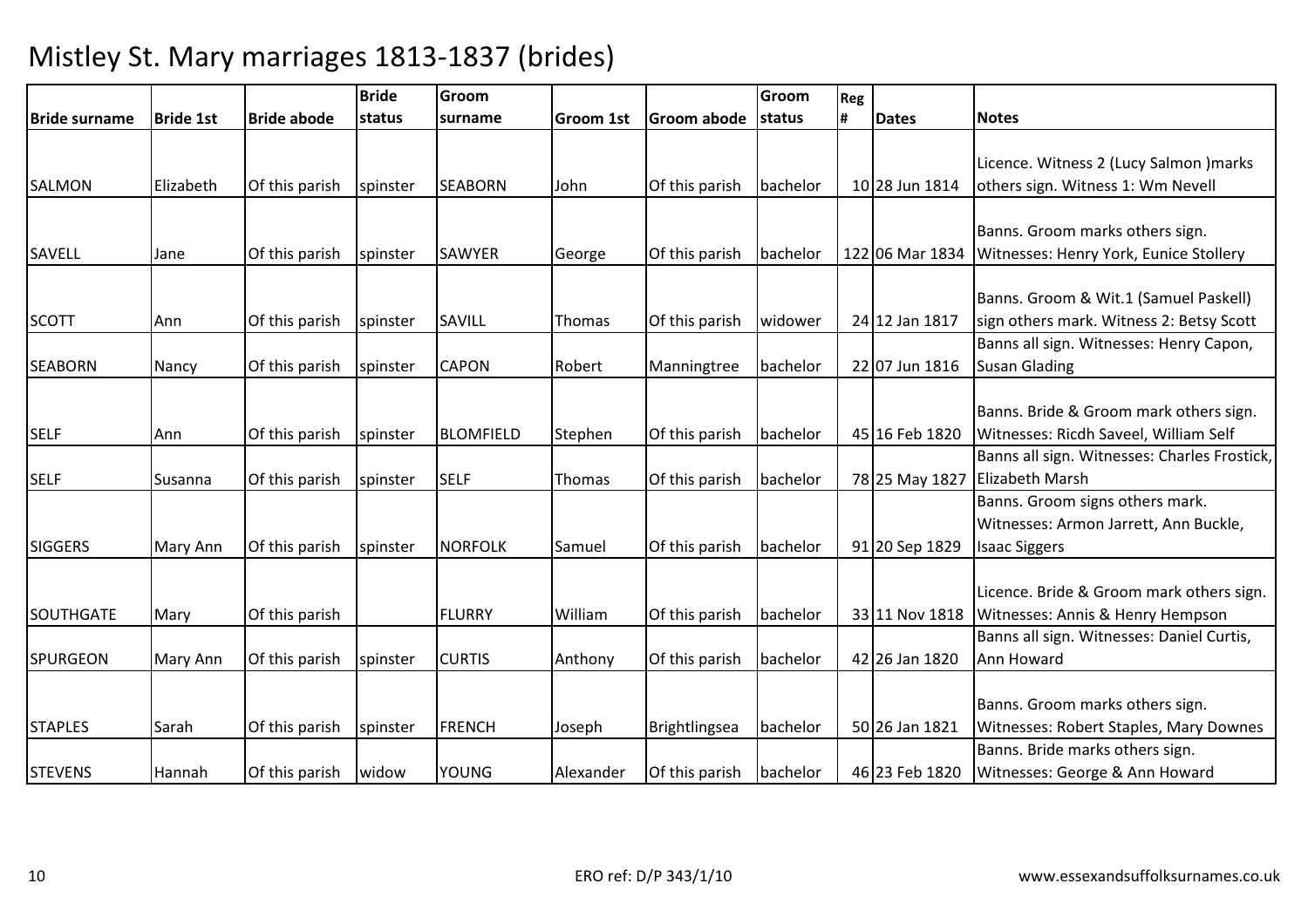|                 |                  |                    | <b>Bride</b> | Groom          |                  |                 | Groom    | Reg |                 |                                            |
|-----------------|------------------|--------------------|--------------|----------------|------------------|-----------------|----------|-----|-----------------|--------------------------------------------|
| Bride surname   | <b>Bride 1st</b> | <b>Bride abode</b> | status       | surname        | <b>Groom 1st</b> | Groom abode     | status   | #   | <b>Dates</b>    | <b>Notes</b>                               |
|                 |                  |                    |              |                |                  |                 |          |     |                 | Banns. Groom & Wit.1 (John Howlett) sign   |
|                 |                  |                    |              |                |                  |                 |          |     |                 | others mark. Witness 2: Hannah             |
| <b>STOW</b>     | Catharine        | Of this parish     | spinster     | <b>HOLLAND</b> | Thomas           | Of this parish  | bachelor |     | 109 15 Apr 1832 | Chipperton                                 |
|                 |                  |                    |              |                |                  |                 |          |     |                 | Banns. Witness 1 signs others mark.        |
| <b>STRUTT</b>   | Elizabeth        | Of this parish     | spinster     | <b>WINNEY</b>  | Robert           | Lt Bentley      | bachelor |     | 15 04 Apr 1815  | Witnesses: John King, Thos Strutt          |
|                 |                  |                    |              |                |                  |                 |          |     |                 |                                            |
|                 |                  |                    |              |                |                  |                 |          |     |                 | Banns. Groom & Wit.1 (David King) sign     |
| <b>STRUTT</b>   | Jane             | Of this parish     | spinster     | <b>KING</b>    | John             | <b>Tendring</b> | bachelor |     | 19 04 Jan 1816  | others mark. Witness 2: Sarah Finn         |
|                 |                  |                    |              |                |                  |                 |          |     |                 | Banns all sign. Witnesses: Mary Palmer,    |
| <b>TAYLOR</b>   | Elizabeth        | Of this parish     |              | <b>FROST</b>   | William          | Manningtree     |          |     | 59 13 Jan 1824  | John Manning                               |
|                 |                  |                    |              |                |                  |                 |          |     |                 | Banns all sign. Witnesses: Elizabeth       |
| <b>THOMPSON</b> | Martha           | Of this parish     | spinster     | <b>BOWLES</b>  | Edmund           | Of this parish  | bachelor |     | 20 05 Feb 1816  | Boutell, Rebecca Denny                     |
|                 |                  |                    |              |                |                  |                 |          |     |                 | Banns all sign. Witnesses: James & Ann     |
| <b>THOMPSON</b> | Elizah           | Of this parish     | spinster     | <b>WORDLEY</b> | John             | Stanway         | bachelor |     | 83 12 Nov 1827  | Demaid                                     |
|                 |                  |                    |              |                |                  |                 |          |     |                 |                                            |
|                 |                  |                    |              |                |                  |                 |          |     |                 | Banns. Witness 1 (Sarah Bloomfield)        |
| <b>TOLLADY</b>  | Mary             | Of this parish     | spinster     | <b>WARD</b>    | Charles          | Of this parish  | bachelor |     | 9 21 Mar 1814   | marks others sign. Witness 2: John Tollady |
|                 |                  |                    |              |                |                  |                 |          |     |                 | Banns. All sign. Witnesses: Rt Kerredge,   |
| <b>TOLLADY</b>  | Sarah            | Of this parish     | spinster     | <b>COOK</b>    | James            | Of this parish  | bachelor |     | 18 27 Dec 1815  | George Hatt?                               |
|                 |                  |                    |              |                |                  |                 |          |     |                 | Banns all sign. Witnesses: John Moor, Ann  |
| <b>TOLLADY</b>  | Elizabeth        | Of this parish     | spinster     | <b>DICKSON</b> | Robert           | Of this parish  | bachelor |     | 36 23 Dec 1818  | <b>Harris</b>                              |
|                 |                  |                    |              |                |                  |                 |          |     |                 | Banns all sign. Witnesses: Elizabeth       |
| <b>TOLLADY</b>  | <b>Mary Ann</b>  | Of this parish     | spinster     | <b>MORLEY</b>  | James            | Of this parish  | bachelor |     | 75 05 Jan 1827  | Francis, Edwd Sherlock                     |
|                 |                  |                    |              |                |                  |                 |          |     |                 |                                            |
|                 |                  |                    |              |                |                  |                 |          |     |                 | Banns. Bride signs others mark.            |
| <b>TURNER</b>   | Mary             | Of this parish     | spinster     | <b>EASTER</b>  | William          | Of this parish  | bachelor |     | 90 03 Mar 1829  | Witnesses: James Ainger, Susan Turner      |
|                 |                  |                    |              |                |                  |                 |          |     |                 | Banns all sign. Witnesses: Thomas          |
| <b>WARNER</b>   | Harriet          | Of this parish     | spinster     | <b>WENDON</b>  | Thomas           | Of this parish  | bachelor |     | 87 16 Feb 1828  | Dunningham, Mary Siggers                   |
|                 |                  |                    |              |                |                  |                 |          |     |                 | Banns all sign. Witnesses: John Tollady,   |
| <b>WATTS</b>    | Maria            | Of this parish     | spinster     | CARRINGTON     | John             | Of this parish  | bachelor |     | 5 24 Aug 1813   | <b>Mary Betts</b>                          |